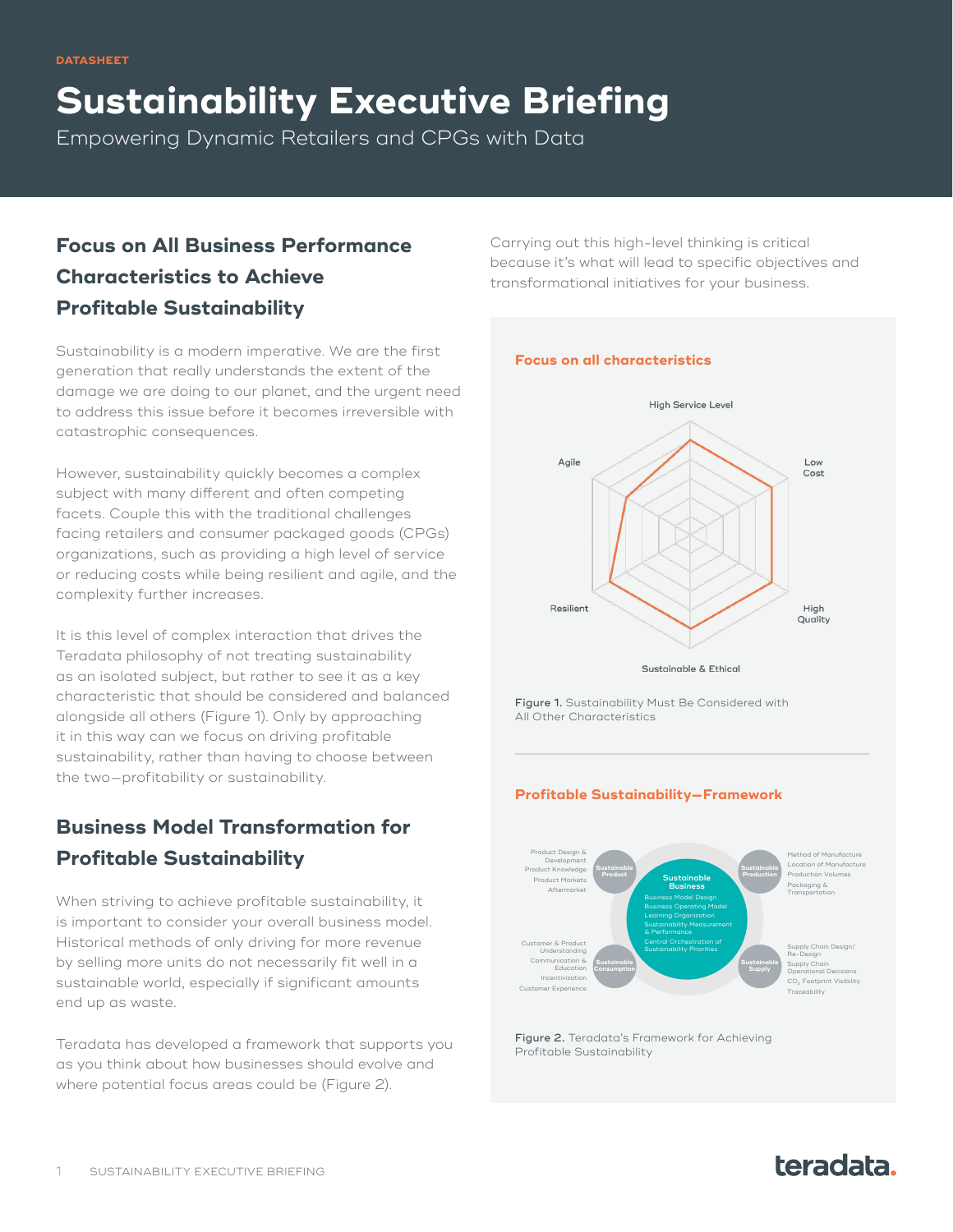# **Moving Along the Sustainability Maturity Journey**

Figure 3 showcases a maturity journey. You start at a high-level ambition and move toward a series of granular executable initiatives that will deliver that ambition. In order to realize your ambitions, it's critical that you're able to not only measure performance across the multitude of sustainability facets, but also contextualize and understand what those measurements mean.

Essentially, it's all about gaining an in-depth understanding that leads to smarter, data-driven decision making, while balancing profitable sustainability against all of your other business performance characteristics. There is no point becoming the most sustainable business in the world if the business ceases to be a viable operation as a result of that vision. To succeed, you need to bring in vast new data sets to an already data rich environment. The challenge then becomes how to leverage all of that data by using analytics to deliver the optimum balanced outcome desired.



Figure 3. Maturity Journey: Achieve Sustainability Ambitions via Executable Initiatives

## **Measure and Improve CO<sub>2</sub> Emissions**

CO<sub>2</sub> emissions are certainly not the only sustainability consideration, but they are a very significant one. CO<sub>2</sub> emissions account for c.75% of all greenhouse gas emissions, the key driver of climate change, and are predominantly generated from the burning of organic material. Reducing these emissions is therefore a key element of improving the sustainability of our planet.

While there is currently no formal international standard for measuring and reporting CO<sub>2</sub> emissions, measurements using science-based targets are being increasingly adopted, with Scopes 1, 2, and 3 being used to define the areas those measurements are applied to for emissions (Figure 4). It's highly likely that governments will start to legislate and apply taxation using this methodology. Companies are increasingly adopting the methodology to benchmark against competitors and showcase evidence of the improvements they are making.



**Scope 3:** Indirect emissions up and down the whole value chain (including customer usage)

Figure 4. Scopes 1, 2, and 3 Help Organizations Understand Their CO<sub>2</sub> Emissions

Although businesses have been reporting on CO<sub>2</sub> emissions for a while now, traditionally reporting has been at a fairly high, aggregated level. In order to move through the maturity journey, it will become essential to start operating at a much more granular level, while also being able to frequently refresh the status and react in near real time.

Given the sheer breadth of Scope 3, this becomes an extremely large and complex data set. For example, how do you apportion the  $CO<sub>2</sub>$  emissions? Should the emissions of a vehicle transporting goods simply be divided between all the goods it is carrying? And if so, how do you divide? By size, quantity, or weight of the individual goods?

## **What Can Teradata Help You Accomplish?**

Teradata has extensive experience and a proven track record of delivering exactly the type of capability to help retailers and CPGs reach their sustainability goals. This includes solutions in the complex financial worlds of multi-dimensional profitability and activity-based costing. For sustainability, many of the same principles and logic can be applied, enabling Teradata to help you: